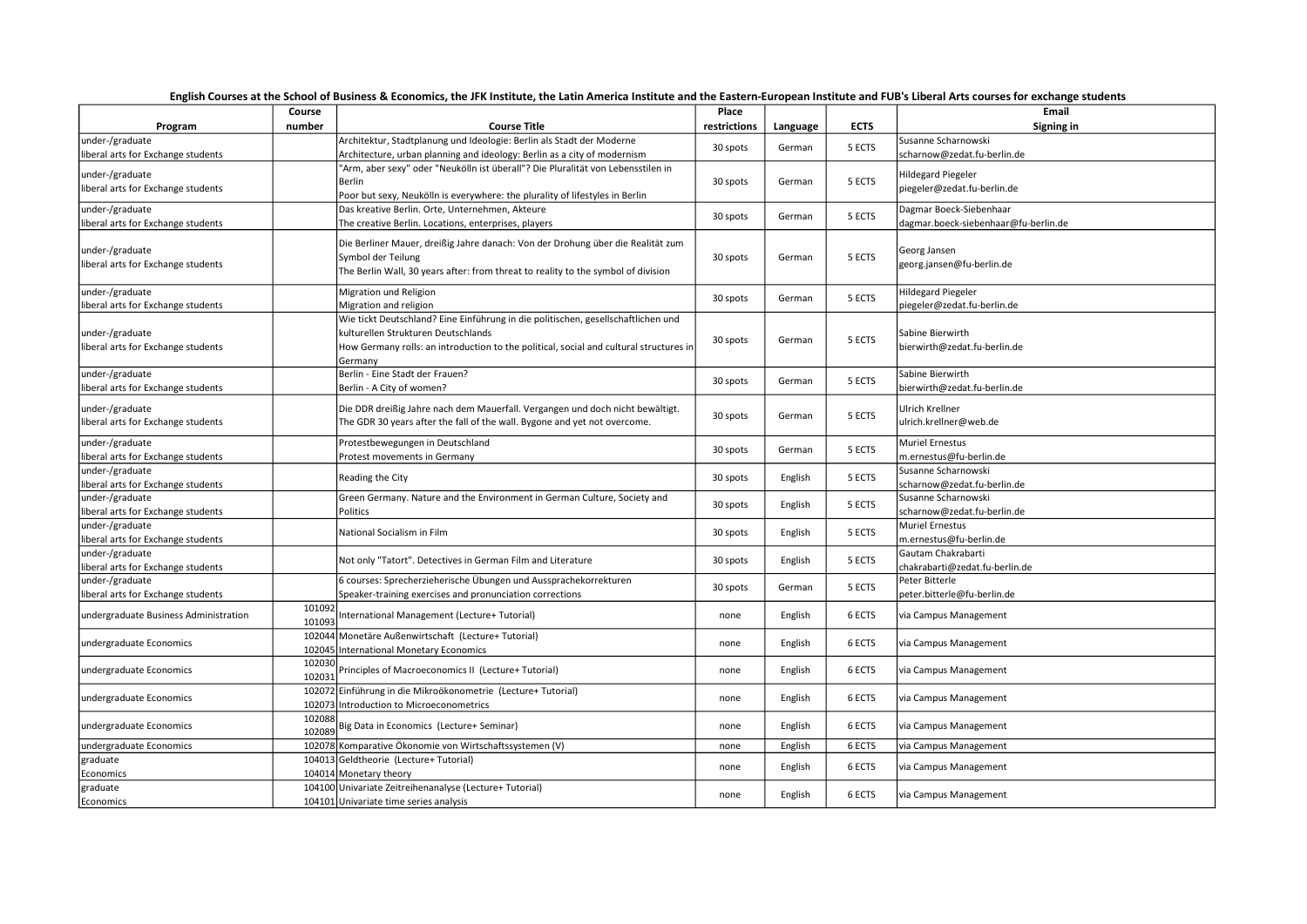| graduate                               | 104102<br>104103 | Strukturelle vektorautoregressive Analyse (Lecture+ Tutorial)                           | none     | English | 6 ECTS                                                         | via Campus Management                                                                                  |
|----------------------------------------|------------------|-----------------------------------------------------------------------------------------|----------|---------|----------------------------------------------------------------|--------------------------------------------------------------------------------------------------------|
| Economics<br>graduate                  | 10403            |                                                                                         |          |         |                                                                |                                                                                                        |
| Economics                              | 104036           | Strukturelle Ökonometrie (Lecture+ Tutorial)                                            | none     | English | 6 ECTS                                                         | via Campus Management                                                                                  |
| graduate                               |                  |                                                                                         |          |         | 6 ECTS                                                         |                                                                                                        |
| Economics                              |                  | 104108 Current Research questions in Macro economics (S1)                               | none     | English |                                                                | via Campus Management                                                                                  |
| graduate                               |                  | 104109 Current Research questions in Macro economics (S2)                               | none     | English | 6 ECTS                                                         | via Campus Management                                                                                  |
| Economics                              |                  |                                                                                         |          |         |                                                                |                                                                                                        |
| graduate<br>Economics                  | 104116           | Current Research questions in Econometrics : Topics in Applied Microeconometrics<br>S1) | none     | English | 6 ECTS                                                         | via Campus Management                                                                                  |
| graduate                               |                  | Aktuelle Forschungsfragen der Ökonometrie: Topics in Applied Microeconometrics          |          |         |                                                                |                                                                                                        |
| Economics                              | 10411            | S2)                                                                                     | none     | English | 6 ECTS                                                         | via Campus Management                                                                                  |
| graduate                               |                  |                                                                                         |          |         | 6 ECTS                                                         |                                                                                                        |
| Economics                              |                  | 104110a Current Research questions in Micro Economics : IP and Patents (S1)             | 24 spots | English |                                                                | via Campus Management                                                                                  |
| graduate                               |                  | 104111a Current Research questions in Micro Economics : IP and Patents (S2)             | 24 spots | English | 6 ECTS                                                         | via Campus Management                                                                                  |
| Economics                              |                  |                                                                                         |          |         |                                                                |                                                                                                        |
| graduate                               |                  | 105030 Rechnungslegung von Finanzinstrum. (Lecture+ Tutorial)                           | none     | English | 6 ECTS                                                         | via Campus Management                                                                                  |
| FACTS<br>graduate                      |                  | 105031 Accounting of Financial Instruments<br>Staat und Steuern (V)                     |          |         |                                                                |                                                                                                        |
| <b>Public Economics</b>                | 107003           | Government and Taxation                                                                 | none     | English | 6 ECTS                                                         | via Campus Management                                                                                  |
| graduate                               | 107040           |                                                                                         |          |         |                                                                |                                                                                                        |
| <b>Public Economics</b>                | 107041           | Applied Micro economics (Lecture+ Tutorial)                                             | none     | English | 6 ECTS                                                         | via Campus Management                                                                                  |
| graduate                               |                  | 107050 Topics in Social Policy (S1)                                                     | none     | English | 6 ECTS                                                         | via Campus Management                                                                                  |
| <b>Public Economics</b>                |                  |                                                                                         |          |         |                                                                |                                                                                                        |
| graduate<br><b>Public Economics</b>    |                  | 107051 Topics in Social Policy (S2)                                                     | none     | English | 6 ECTS                                                         | via Campus Management                                                                                  |
| graduate<br><b>Public Economics</b>    |                  | 107077b Seminar zur Verhaltensökonomik (S1)                                             | 15 spots | English | 6 ECTS                                                         | via Campus Management                                                                                  |
| graduate                               |                  | 107078b Seminar zur Verhaltensökonomik (S2)                                             | 15 spots | English | 6 ECTS                                                         | via Campus Management                                                                                  |
| Public Economics<br>graduate           |                  | 104049 Armut und Verteilung (Lecture+ Tutorial)                                         |          |         |                                                                |                                                                                                        |
| <b>Public Economics</b>                |                  | 104050 Poverty and Distribution                                                         | none     | English | 6 ECTS                                                         | via Campus Management                                                                                  |
| graduate                               |                  |                                                                                         |          |         |                                                                |                                                                                                        |
| <b>Public Economics</b>                |                  | 107061 Poor Economics: Individual and Household Behavior in Developing Countries (S1)   | 12 spots | English | 6 ECTS                                                         | via Campus Management                                                                                  |
| graduate                               |                  | 107062 Poor Economics: Individual and Household Behavior in Developing Countries (S2)   | 12 spots | English | 6 ECTS                                                         | via Campus Management                                                                                  |
| <b>Public Economics</b>                |                  |                                                                                         |          |         |                                                                |                                                                                                        |
| graduate                               |                  | 107063 Seminar: Gender and Education (S1)                                               | 24 spots | English | 6 ECTS                                                         | via Campus Management                                                                                  |
| <b>Public Economics</b><br>graduate    |                  |                                                                                         |          |         |                                                                |                                                                                                        |
| <b>Public Economics</b>                |                  | 107064 Seminar: Gender and Education (S2)                                               | 24 spots | English | 6 ECTS                                                         | via Campus Management                                                                                  |
| graduate                               | 104080           |                                                                                         |          |         |                                                                |                                                                                                        |
| <b>Public Economics</b>                | 104081           | Monetary and Fiscal policy (Lecture+ Tutorial)                                          | none     | English | 6 ECTS                                                         | via Campus Management                                                                                  |
| graduate<br><b>Information Systems</b> |                  | 108039 Entrepreneurship Education                                                       | 30 spots | English | 6 ECTS                                                         | via Campus Management                                                                                  |
| graduate                               | 31501            |                                                                                         |          |         |                                                                |                                                                                                        |
| Eastern-European-Institute (OEI)       | 31502            | Comparative Economic Development                                                        | 30 spots | English |                                                                | theocharis.grigoriadis@fu-berlin.de                                                                    |
| graduate                               |                  |                                                                                         |          |         |                                                                | maria.polugodina@fu-berlin.de                                                                          |
| Eastern-European-Institute (OEI)       |                  | 31503 Prosperity in a Nutshell - How have (some) countries become rich?                 | 20 spots | English |                                                                | julia.zimmermann@fu-berlin.de                                                                          |
| undergraduate<br>JFK Institute         |                  | 32700 Statistical Reasoning                                                             |          | English | Participation +<br>exam 7 ECTS<br>Participation<br>only 3 ECTS | Max Steinhardt max.steinhardt@fu-berlin.de<br>www.fu-berlin.de/vv/de/lv/588053?query=3270%2A&sm=528624 |